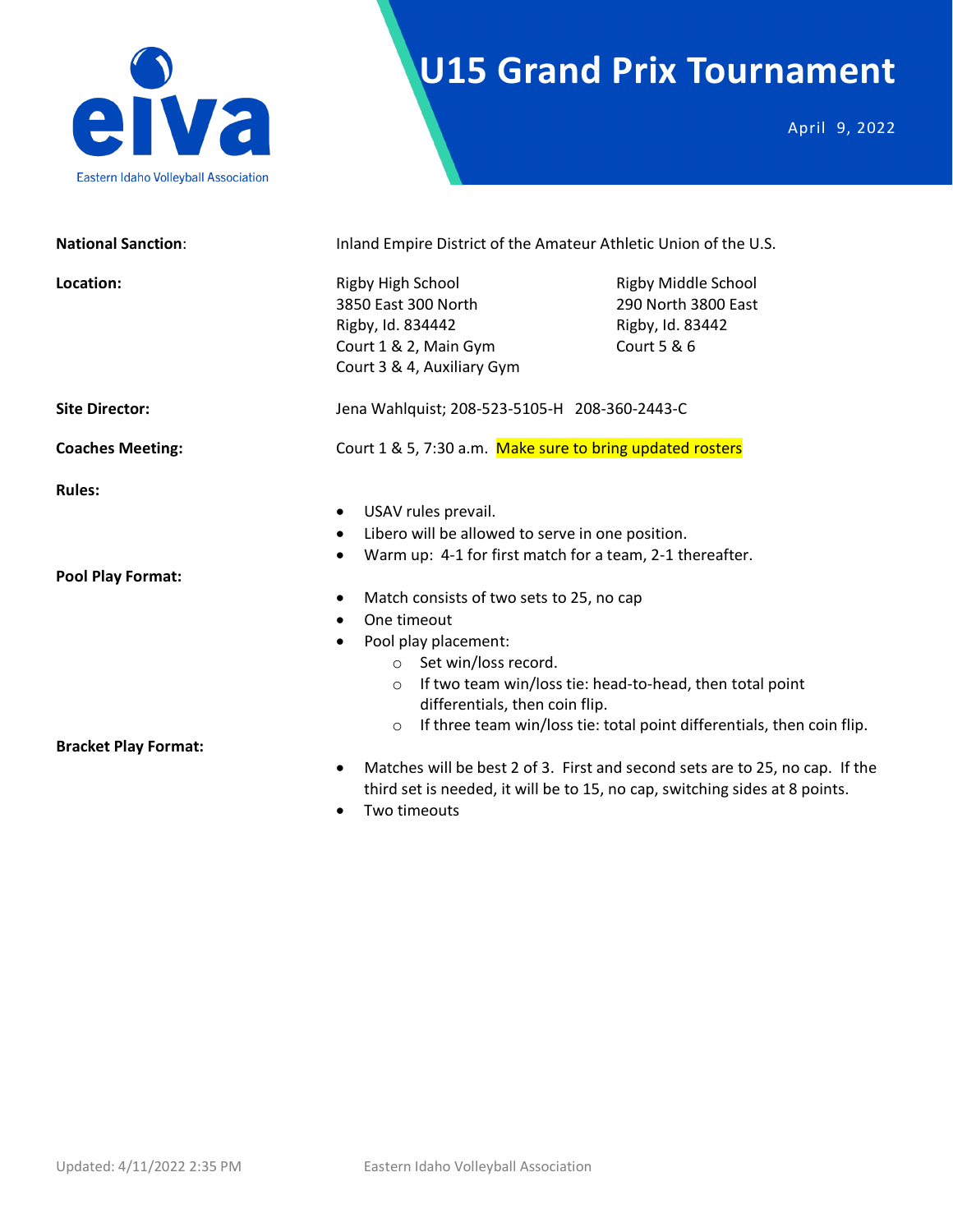# **Pools, Saturday 8 AM**

| Pool A (Court 1)                     | Pool B (Court 2)                 | Pool C (Court 3)                 |
|--------------------------------------|----------------------------------|----------------------------------|
| Rigby HS Main Gym                    | Rigby HS Main Gym                | Rigby HS Aux Gym                 |
| <b>Club Idaho 15 Premier</b>         | <b>Big Sky Volleyball 15</b>     | <b>Vortex 15 Preston</b>         |
| <b>Shelley Lexington 14</b>          | <b>Rebels 15 Select</b>          | <b>Butte Black</b>               |
| <b>Ririe Legends 15 Blue</b>         | <b>SSCVA 15 White</b>            | <b>Shelley Gillespie</b>         |
| <b>Burley Club VB Black</b>          | <b>IMUA Marci</b>                | <b>IMUA Carianne</b>             |
| Pool D (Court 4)<br>Rigby HS Aux Gym | Pool E (Court 5)<br>Rigby MS Gym | Pool F (Court 6)<br>Rigby MS Gym |
|                                      |                                  |                                  |
| <b>Club Idaho 15 Elect</b>           | <b>Magic Valley Ridge 15</b>     | <b>East Boise Heat</b>           |
| <b>Bonneville 15</b>                 | <b>EIVC Bre-Ash</b>              | <b>IMUA Konea</b>                |
| <b>WR Volleyball 15-1</b>            | Club Idaho 15 Club               | <b>ID Peak 15 Jade</b>           |
| <b>EIVC 15 Kylie</b>                 | <b>IMUA Tina</b>                 | <b>Pocatello Elite 21</b>        |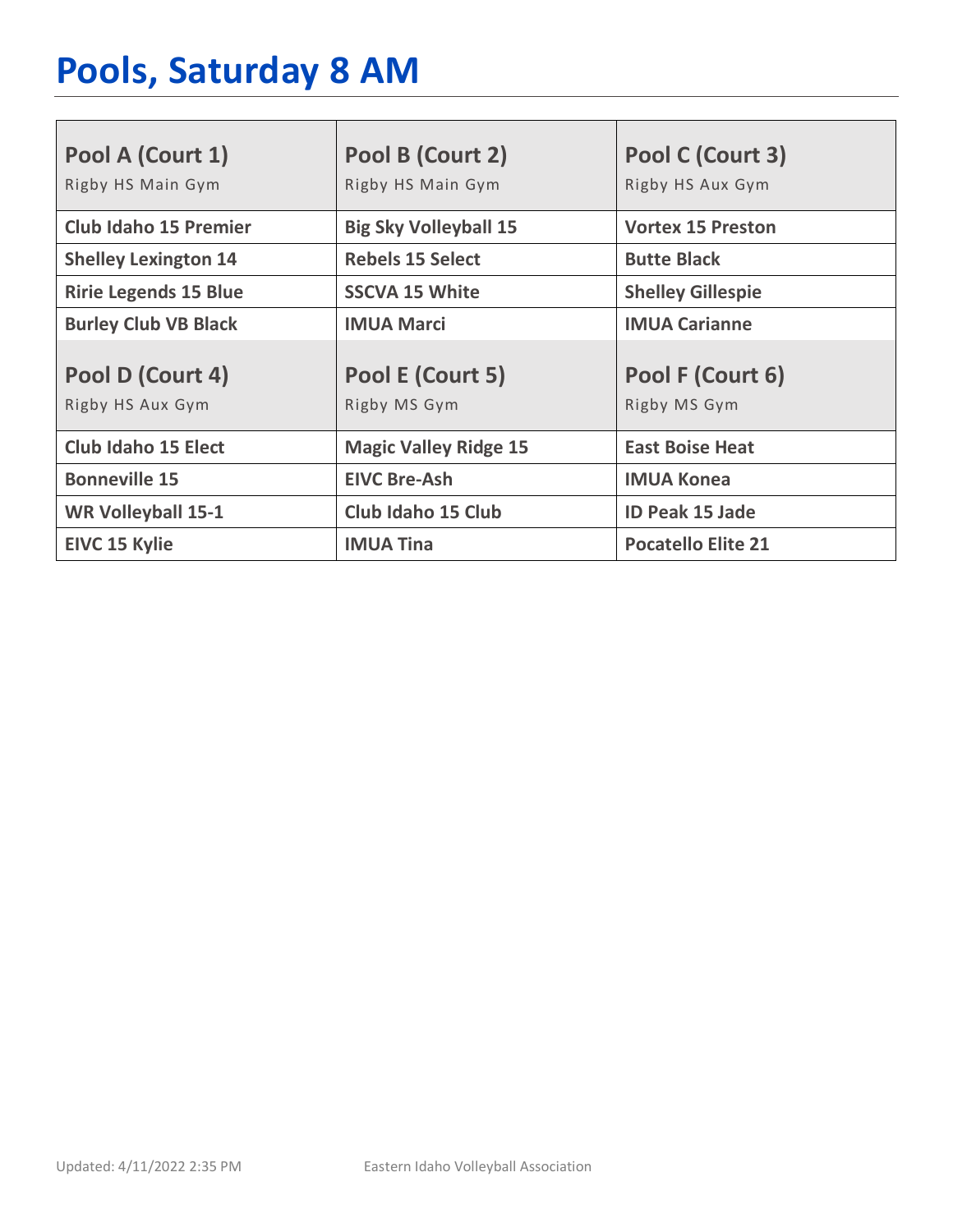## **Pool Play, 4 Teams**

*Matches consist of two sets to 25, no cap.*

*Pool place is determined by win/loss record. In the event a two-team tiebreaker is needed, use head-to-head result, then total point differentials, then a coin flip. In the event a three-team tiebreaker is needed, use total point differentials, then a coin flip.*

*Point differential is the point difference in a set score between two teams. For example, if team 1 wins a set over team 3 by a score of 25-20, record +5 for team 1 and -5 for team 3. At the end of pool play, sum the point differentials for each team to get a total point differential amount.* 

|        | <b>Team Name</b> | <b>Wins</b> | <b>Losses</b> | <b>Point Differentials</b> | <b>Total</b> | Place |
|--------|------------------|-------------|---------------|----------------------------|--------------|-------|
| Team 1 |                  |             |               |                            |              |       |
| Team 2 |                  |             |               |                            |              |       |
| Team 3 |                  |             |               |                            |              |       |
| Team 4 |                  |             |               |                            |              |       |

|                                        | Match $2 \times 4(1)$ Scores:              |
|----------------------------------------|--------------------------------------------|
|                                        |                                            |
|                                        | Match $4 \quad 2 \text{ vs } 3(1)$ Scores: |
| Match 5 $3$ vs 4 (2) Scores:           |                                            |
| Match $6 \t1 \text{ vs } 2(4)$ Scores: |                                            |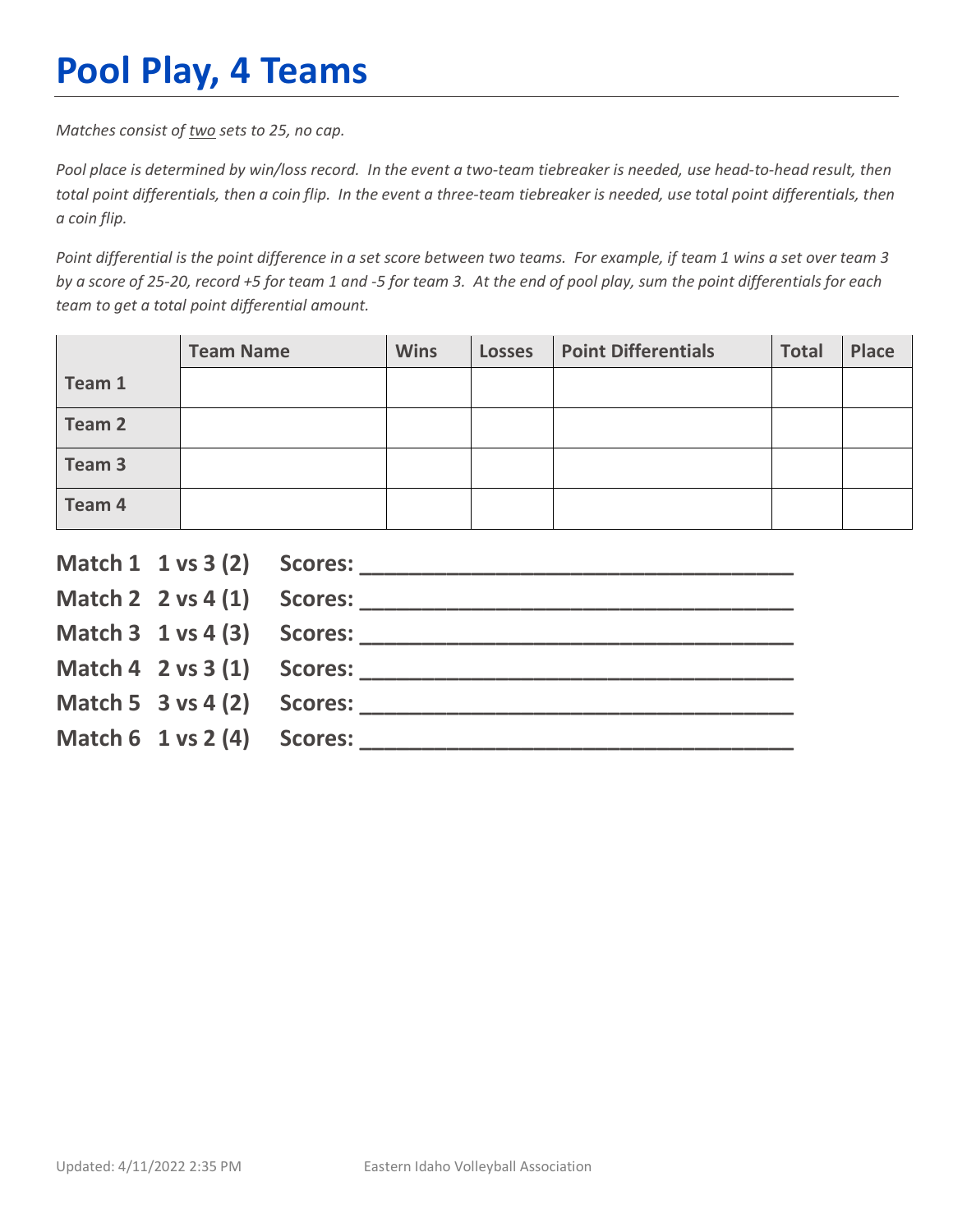## **Pool Play, 3 Teams**

*Matches consist of three sets to 25, no cap.*

*Pool place is determined by win/loss record. In the event a two-team tiebreaker is needed, use head-to-head result, then total point differentials, then a coin flip. In the event a three-team tiebreaker is needed, use total point differentials, then a coin flip.*

*Point differential is the point difference in a set score between two teams. For example, if team 1 wins a set over team 3 by a score of 25-20, record +5 for team 1 and -5 for team 3. At the end of pool play, sum the point differentials for each team to get a total point differential amount.* 

|        | <b>Team Name</b> | <b>Wins</b> | <b>Losses</b> | <b>Point Differentials</b> | <b>Total</b> | Place |
|--------|------------------|-------------|---------------|----------------------------|--------------|-------|
| Team 1 |                  |             |               |                            |              |       |
| Team 2 |                  |             |               |                            |              |       |
| Team 3 |                  |             |               |                            |              |       |

| Match 1 1 vs 3 (2) Scores:               |                               |
|------------------------------------------|-------------------------------|
|                                          | Match $2 \times 3(1)$ Scores: |
| Match $3 \t1 \text{ vs } 2 \t3)$ Scores: |                               |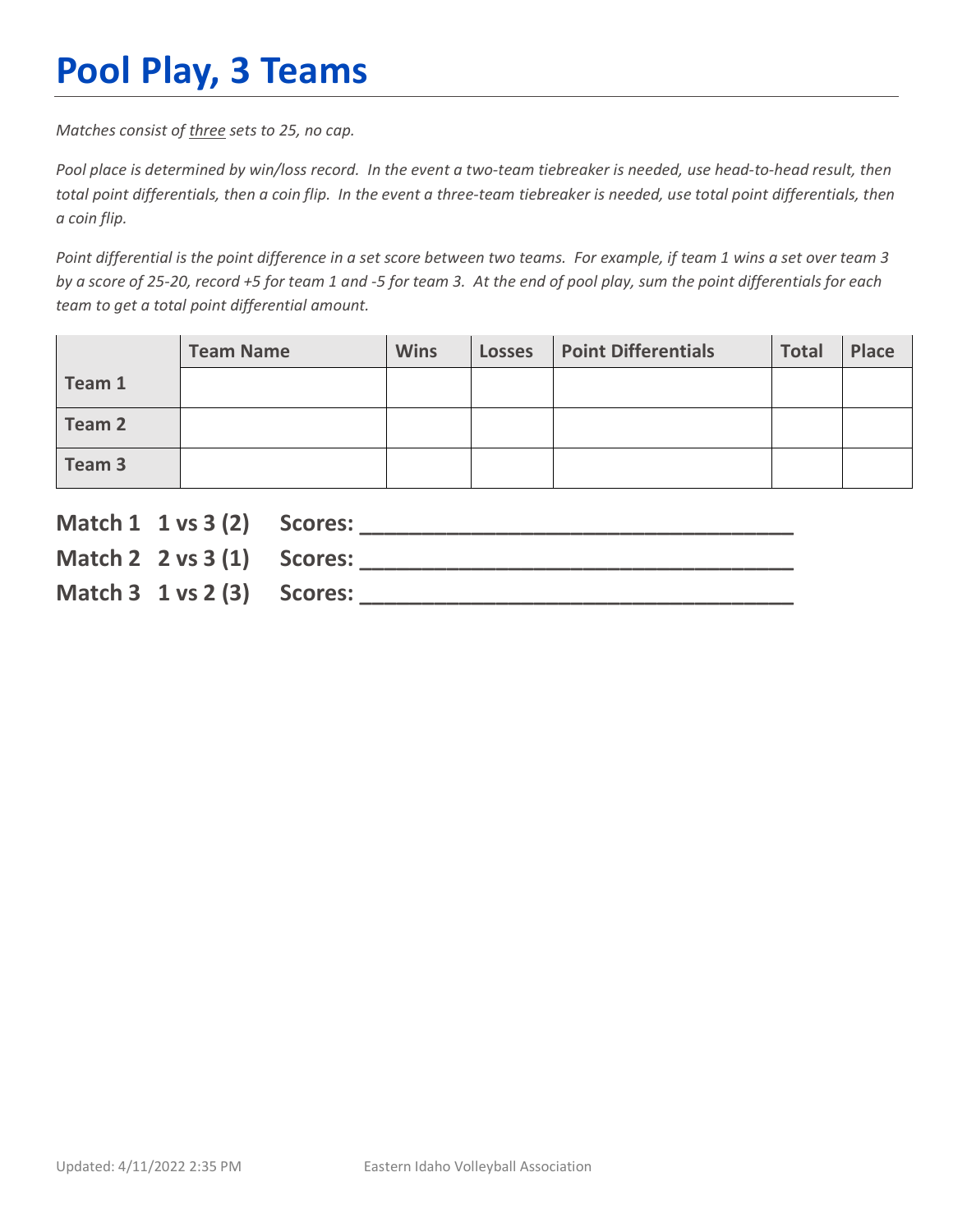# **Bracket Seeding**

*Teams are seeded by their pool place and number of pool play wins. When a tiebreaker is needed, use total point differentials, then a coin flip.*

### **1st Place Teams**

| Pool | <b>Team Name</b> | <b>Wins</b> | <b>Total Point Diff</b> | Seeding (1-6) |
|------|------------------|-------------|-------------------------|---------------|
| A    |                  |             |                         |               |
| B    |                  |             |                         |               |
|      |                  |             |                         |               |
| D    |                  |             |                         |               |
| Е    |                  |             |                         |               |
|      |                  |             |                         |               |

### **2nd Place Teams**

| Pool | <b>Team Name</b> | <b>Wins</b> | <b>Total Point Diff</b> | <b>Seeding (7-12)</b> |
|------|------------------|-------------|-------------------------|-----------------------|
| A    |                  |             |                         |                       |
| B    |                  |             |                         |                       |
|      |                  |             |                         |                       |
| D    |                  |             |                         |                       |
| E    |                  |             |                         |                       |
|      |                  |             |                         |                       |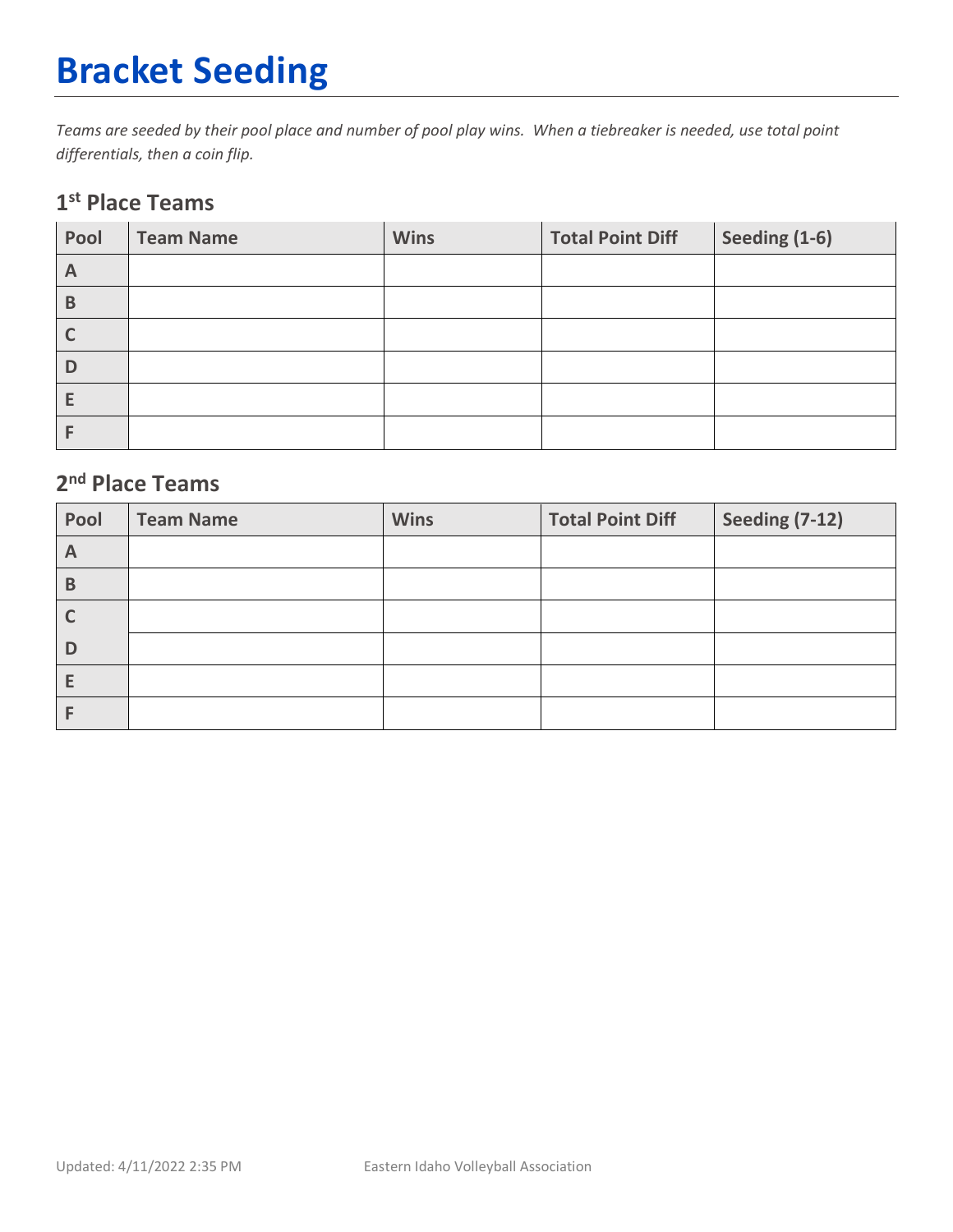## **Bracket Seeding**

## **3rd Place Teams**

| Pool | <b>Team Name</b> | <b>Wins</b> | <b>Total Point Diff</b> | <b>Seeding (13-18)</b> |
|------|------------------|-------------|-------------------------|------------------------|
| A    |                  |             |                         |                        |
| B    |                  |             |                         |                        |
|      |                  |             |                         |                        |
|      |                  |             |                         |                        |
|      |                  |             |                         |                        |
|      |                  |             |                         |                        |

### **4th Place Teams**

| Pool | <b>Team Name</b> | <b>Wins</b> | <b>Total Point Diff</b> | <b>Seeding (19-24)</b> |
|------|------------------|-------------|-------------------------|------------------------|
| A    |                  |             |                         |                        |
| B    |                  |             |                         |                        |
|      |                  |             |                         |                        |
| D    |                  |             |                         |                        |
|      |                  |             |                         |                        |
|      |                  |             |                         |                        |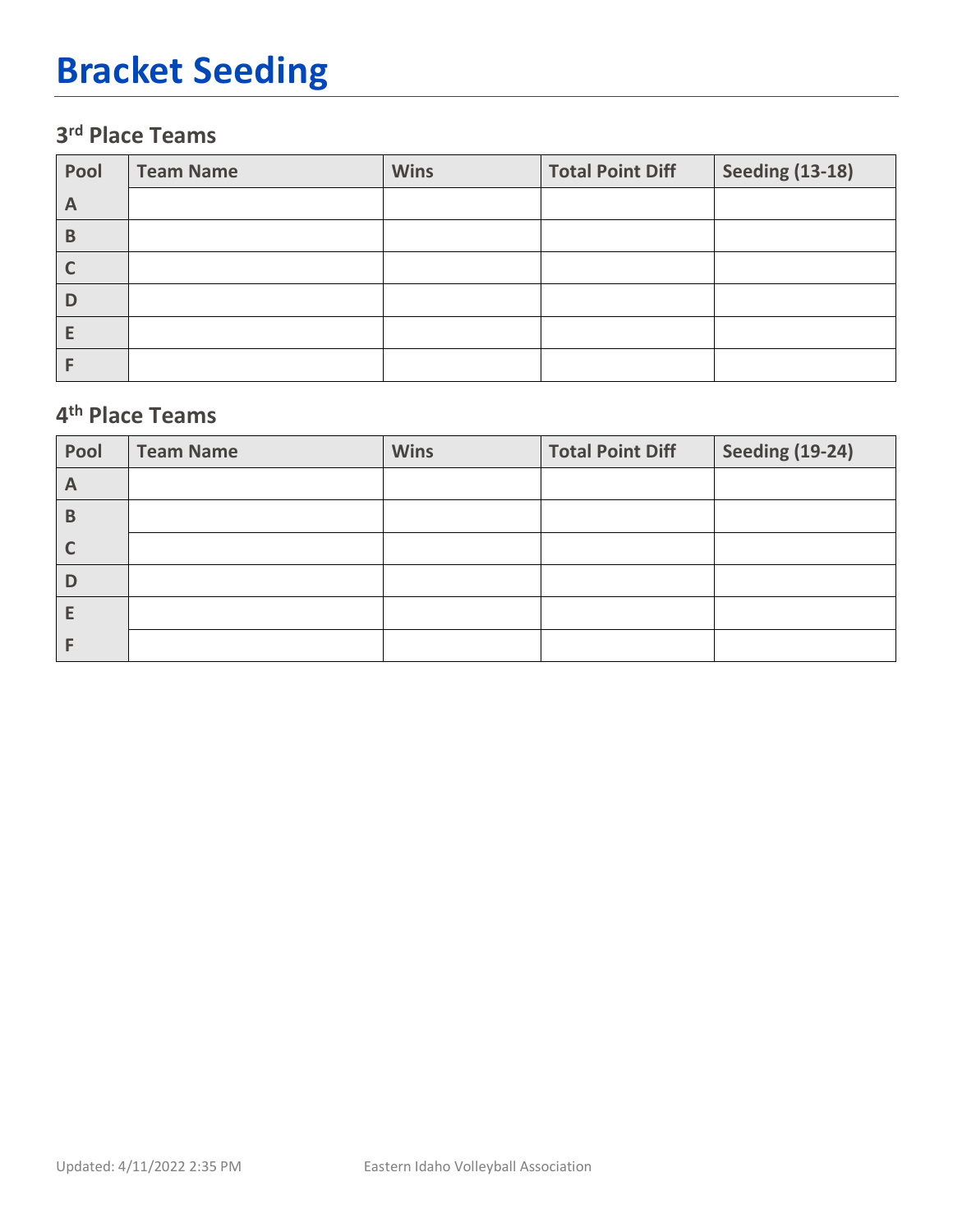### **Gold Bracket Championship**

#### **Rigby High School Main Gym**

| (1) Big Sky Volleyball 15 |                       |                       |              |
|---------------------------|-----------------------|-----------------------|--------------|
| Match 1, Ct. 1            | Big Sky Volleyball 15 |                       |              |
| Ref: 5                    |                       |                       |              |
| $25 - 6, 25 - 7$          |                       |                       |              |
| (8) Magic Valley 15       |                       |                       |              |
|                           | Match 5, Ct. 1        | Big Sky Volleyball 15 |              |
|                           | Ref: Loser Match 3    |                       |              |
| (4) Shelley Gillespie     | $25-17, 25-7$         |                       |              |
| Match 3, Ct. 1            | East Boise Heat       |                       |              |
| Ref: Loser Match 1        |                       |                       |              |
| 12-25, 15-25              |                       |                       |              |
|                           |                       |                       |              |
| (5) East Boise Heat       |                       |                       |              |
|                           |                       | Match 7, Ct. 1        | EIVC Bre-Ash |
|                           |                       | Ref: Loser Match 5/6  |              |
| (3) Shelley Lexington 14  |                       | $22 - 25, 23 - 25$    |              |
| Match 4, Ct. 2            | Shelley Lexington 14  |                       |              |
| Ref: Loser Match 2        |                       |                       |              |
| 25-22, 25-21              |                       |                       |              |
| (6) WR Volleyball 15-1    |                       |                       |              |
|                           | Match 6, Ct. 2        | <b>EIVC Bre-Ash</b>   |              |
|                           | Ref: Loser Match 4    |                       |              |
| (2) EIVC Bre-Ash          | 15-25, 20-25          |                       |              |
| Match 2, Ct. 2            | EIVC Bre-Ash          |                       |              |
| Ref: 6                    |                       |                       |              |
| $25 - 9, 25 - 22$         |                       |                       |              |
|                           |                       |                       |              |
|                           |                       |                       |              |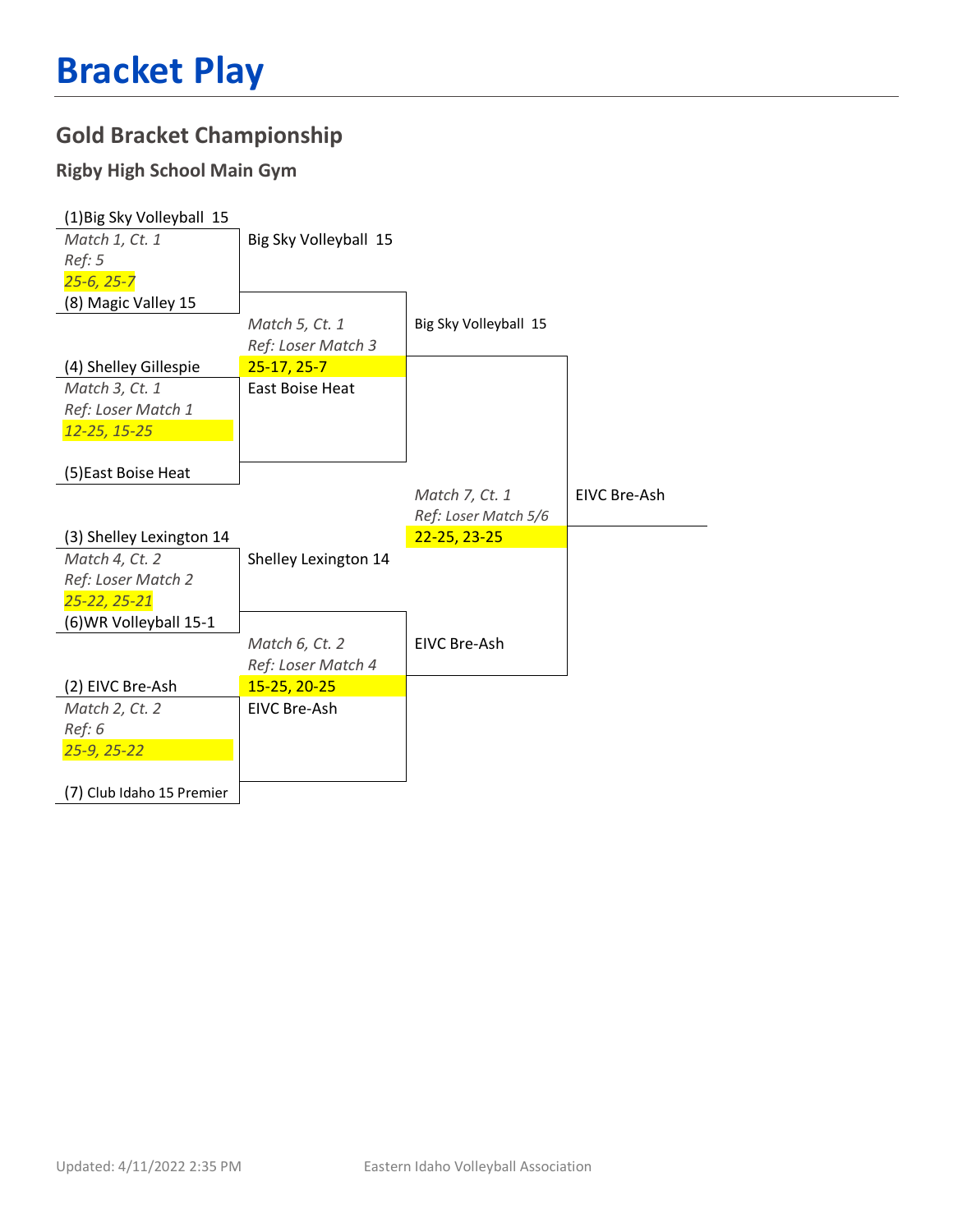### **Silver Bracket Championship**

#### **Rigby High School Aux Gym**

| (9) Butte Black        |                    |                      |               |
|------------------------|--------------------|----------------------|---------------|
| Match 1, Ct. 3         |                    |                      |               |
| Ref: 13                |                    |                      |               |
| 25-14, 26-24           | <b>Butte Black</b> |                      |               |
|                        |                    |                      |               |
| (16) Ririe 15 Blue     |                    |                      |               |
|                        | Match 5, Ct. 3     | Vortex 15 Preston    |               |
|                        | Ref: Loser Match 3 |                      |               |
| (12) EIVC 15 Kylie     | 20-25, 25-14, 8-15 |                      |               |
| Match 3, Ct. 3         |                    |                      |               |
| Ref: Loser Match 1     |                    |                      |               |
| 11-25, 14-25           | Vortex 15 Preston  |                      |               |
|                        |                    |                      |               |
| (13) Vortex 15 Preston |                    |                      |               |
|                        |                    | Match 7, Ct. 3       | Bonneville 15 |
|                        |                    |                      |               |
|                        |                    | Ref: Loser Match 5/6 |               |
| (11) IMUA Konea        |                    | 20-25, 17-25         |               |
| Match 4, Ct. 4         |                    |                      |               |
| Ref: Loser Match 2     |                    |                      |               |
| 25-18, 15-25, 11-15    | Bonneville 15      |                      |               |
| (14) Bonneville 15     |                    |                      |               |
|                        | Match 6, Ct. 4     | Bonneville 15        |               |
|                        | Ref: Loser Match 4 |                      |               |
|                        |                    |                      |               |
| (10) SSCVA 15 White    |                    |                      |               |
| Match 2, Ct. 4         |                    |                      |               |
| Ref: 14                |                    |                      |               |
| $25-14, 25-12$         |                    |                      |               |
|                        | SSCVA 15 White     |                      |               |